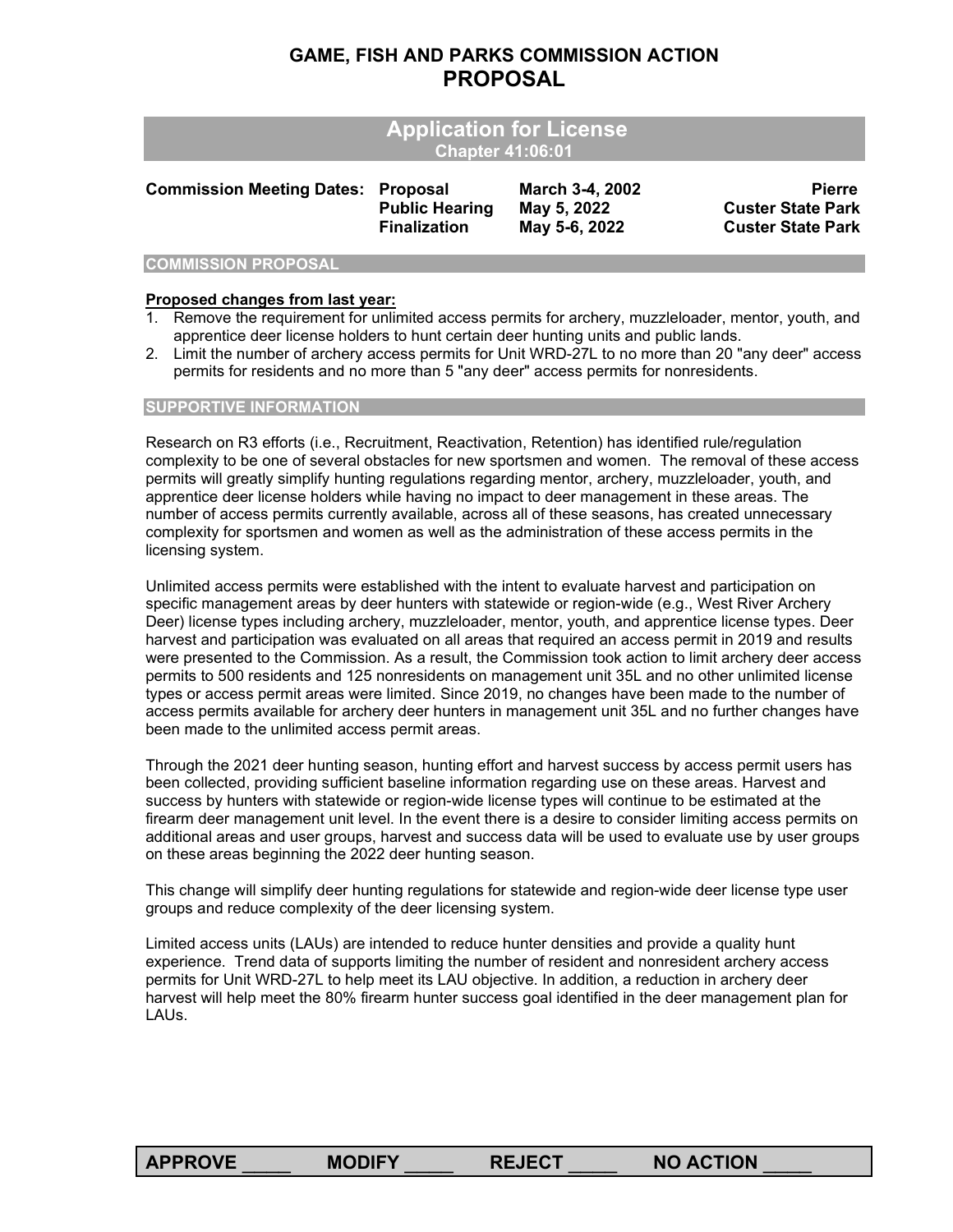# **Access Permit Survey Archery Deer Harvest Projections Custer National Forest (35L)**

|      |                    |                |                  |                |                |              |              |                  |                   | <b>Harvest Projections</b> |              |                  |             |                |
|------|--------------------|----------------|------------------|----------------|----------------|--------------|--------------|------------------|-------------------|----------------------------|--------------|------------------|-------------|----------------|
|      |                    |                |                  |                |                |              |              | <b>Whitetail</b> |                   |                            |              | <b>Mule Deer</b> |             | <b>Total</b>   |
|      |                    | <b>Permits</b> | <b>Projected</b> | <b>Hunter</b>  | <b>Permit</b>  |              | <b>Bucks</b> |                  | <b>Does</b>       |                            | <b>Bucks</b> |                  | <b>Does</b> | <b>Deer</b>    |
| Year |                    | <b>Issued</b>  | <b>Hunted</b>    | <b>Success</b> | <b>Success</b> | Adult        | Fawn         |                  | <b>Adult Fawn</b> | Adult                      | Fawn         | <b>Adult</b>     | Fawn        | <b>Harvest</b> |
| 2014 | <b>Resident</b>    | 262            | 112              | 14%            | 6%             | 3            | 0            | 0                | 0                 | 13                         | 0            | 0                | 0           | 15             |
|      | Nonresident        | 105            | 75               | 28%            | 20%            | $\mathbf{2}$ | $\mathbf{0}$ | 0                | $\bf{0}$          | 19                         | 0            | 0                | 0           | 21             |
| 2015 | Resident           | 355            | 176              | 12%            | 6%             | 3            | 0            | 0                | $\mathbf{0}$      | 16                         | 0            | 1                | 1           | 21             |
|      | <b>Nonresident</b> | 102            | 71               | 22%            | 15%            | 4            | $\mathbf{0}$ | 0                | $\bf{0}$          | 12                         | 0            | 0                | 0           | 16             |
| 2016 | Resident           | 488            | 270              | 13%            | 7%             | 8            | $\mathbf{0}$ | 4                | 1                 | 19                         | 0            | 1                | 0           | 34             |
|      | Nonresident        | 172            | 134              | 24%            | 19%            | 3            | 0            | 0                | 0                 | 28                         | 0            | 0                | 1           | 32             |
| 2017 | <b>Resident</b>    | 497            | 304              | 8%             | 5%             | 3            | 0            | 0                | 0                 | 20                         | 0            | 1                | 0           | 24             |
|      | Nonresident        | 326            | 249              | 21%            | 16%            | 6            | 1            | 4                | $\mathbf{0}$      | 31                         | 1            | 7                | 1           | 51             |
| 2018 | <b>Resident</b>    | 733            | 337              | 6%             | 3%             | 4            | 0            | 0                | $\mathbf{0}$      | 13                         | 0            | 1                | 0           | 19             |
|      | Nonresident        | 415            | 281              | 16%            | 11%            | 7            | $\mathbf{0}$ | 0                | $\bf{0}$          | 36                         | 0            | 3                | 0           | 46             |
| 2019 | Resident           | 500            | 267              | 8%             | 4%             | 3            | $\mathbf{0}$ | 0                | 0                 | 16                         | 1            | 0                | 0           | 20             |
|      | Nonresident        | 125            | 103              | 13%            | 11%            | 7            | $\mathbf{0}$ | 0                | 1                 | 3                          | 0            | 3                | 0           | 13             |
| 2020 | Resident           | 497            | 275              | 10%            | 6%             | 6            | $\mathbf{0}$ | 0                | 0                 | 19                         | 0            | 3                | 0           | 28             |
|      | Nonresident        | 122            | 92               | 34%            | 26%            | 12           | 2            | 0                | 0                 | 17                         | 0            | 2                | 0           | 32             |
|      |                    |                |                  |                |                |              |              |                  |                   |                            |              |                  |             |                |

## **Hill Ranch GPA (27L)**

|      |                    |                |                  |                |                |              |                   |                      |             | <b>Harvest Projections</b> |              |                  |                   |                |
|------|--------------------|----------------|------------------|----------------|----------------|--------------|-------------------|----------------------|-------------|----------------------------|--------------|------------------|-------------------|----------------|
|      |                    |                |                  |                |                |              |                   | <b>Whitetail</b>     |             |                            |              | <b>Mule Deer</b> |                   | <b>Total</b>   |
|      |                    | <b>Permits</b> | <b>Projected</b> | <b>Hunter</b>  | <b>Permit</b>  |              | <b>Bucks</b>      |                      | <b>Does</b> |                            | <b>Bucks</b> |                  | <b>Does</b>       | <b>Deer</b>    |
| Year |                    | <b>Issued</b>  | <b>Hunted</b>    | <b>Success</b> | <b>Success</b> |              | <b>Adult Fawn</b> | <b>Adult</b>         | Fawn        | <b>Adult</b>               | Fawn         |                  | <b>Adult Fawn</b> | <b>Harvest</b> |
| 2014 | <b>Resident</b>    | 126            | 54               | 14%            | 6%             | 4            | 0                 | 1                    | 0           | $\mathbf{2}$               | 0            | 0                | 0                 | 7              |
|      | <b>Nonresident</b> | 23             | 8                | 29%            | 10%            | 2            | 0                 | $\mathbf{0}$         | 0           | 0                          | 0            | 0                | 0                 | $\mathbf{2}$   |
| 2015 | <b>Resident</b>    | 136            | 61               | 9%             | 4%             | 1            | 0                 | 4                    | 0           | 0                          | 0            | 0                | $\mathbf{0}$      | 5              |
|      | Nonresident        | 33             | 18               | 0%             | $0\%$          | 0            | 0                 | 0                    | 0           | 0                          | 0            | 0                | 0                 | 0              |
| 2016 | <b>Resident</b>    | 157            | 51               | 6%             | 2%             | 3            | 0                 | $\bf{0}$             | 0           | 0                          | 0            | 0                | $\mathbf{0}$      | 3              |
|      | Nonresident        | 52             | 24               | 24%            | 11%            | 3            | 0                 | $\mathbf{0}$         | 0           | 3                          | 0            | 0                | 0                 | 6              |
| 2017 | Resident           | 149            | 60               | 7%             | 3%             | 1            | 1                 | $\blacktriangleleft$ | 0           | 0                          | 0            | 0                | 0                 | 4              |
|      | Nonresident        | 62             | 23               | 5%             | 2%             | $\mathbf{0}$ | 0                 | 0                    | 0           | 1                          | 0            | $\bf{0}$         | $\mathbf{0}$      | 1              |
| 2018 | <b>Resident</b>    | 229            | 62               | 2%             | 1%             | 0            | 0                 | 1                    | 0           | 0                          | 0            | 0                | $\mathbf{0}$      | 1              |
|      | <b>Nonresident</b> | 82             | 31               | 8%             | 3%             | 1            | 0                 | $\bf{0}$             | 0           | 1                          | 0            | 0                | 0                 | $\mathbf{2}$   |
| 2019 | <b>Resident</b>    | 171            | 42               | 11%            | 3%             | 2            | 0                 | $\mathbf{0}$         | 0           | $\mathbf{2}$               | $\mathbf{2}$ | 0                | $\mathbf{0}$      | 5              |
|      | <b>Nonresident</b> | 64             | 20               | 7%             | 2%             | 1            | 0                 | $\mathbf{0}$         | 0           | 0                          | 0            | $\mathbf{0}$     | 0                 | 1              |
| 2020 | <b>Resident</b>    | 186            | 69               | 15%            | 6%             | 2            | 0                 | 3                    | 3           | $\overline{2}$             | 0            | $\mathbf{0}$     | 0                 | 10             |
|      | <b>Nonresident</b> | 24             | 15               | 50%            | 31%            | 5            | 0                 | $\mathbf{2}$         | 0           | 2                          | 0            | 0                | 0                 | 8              |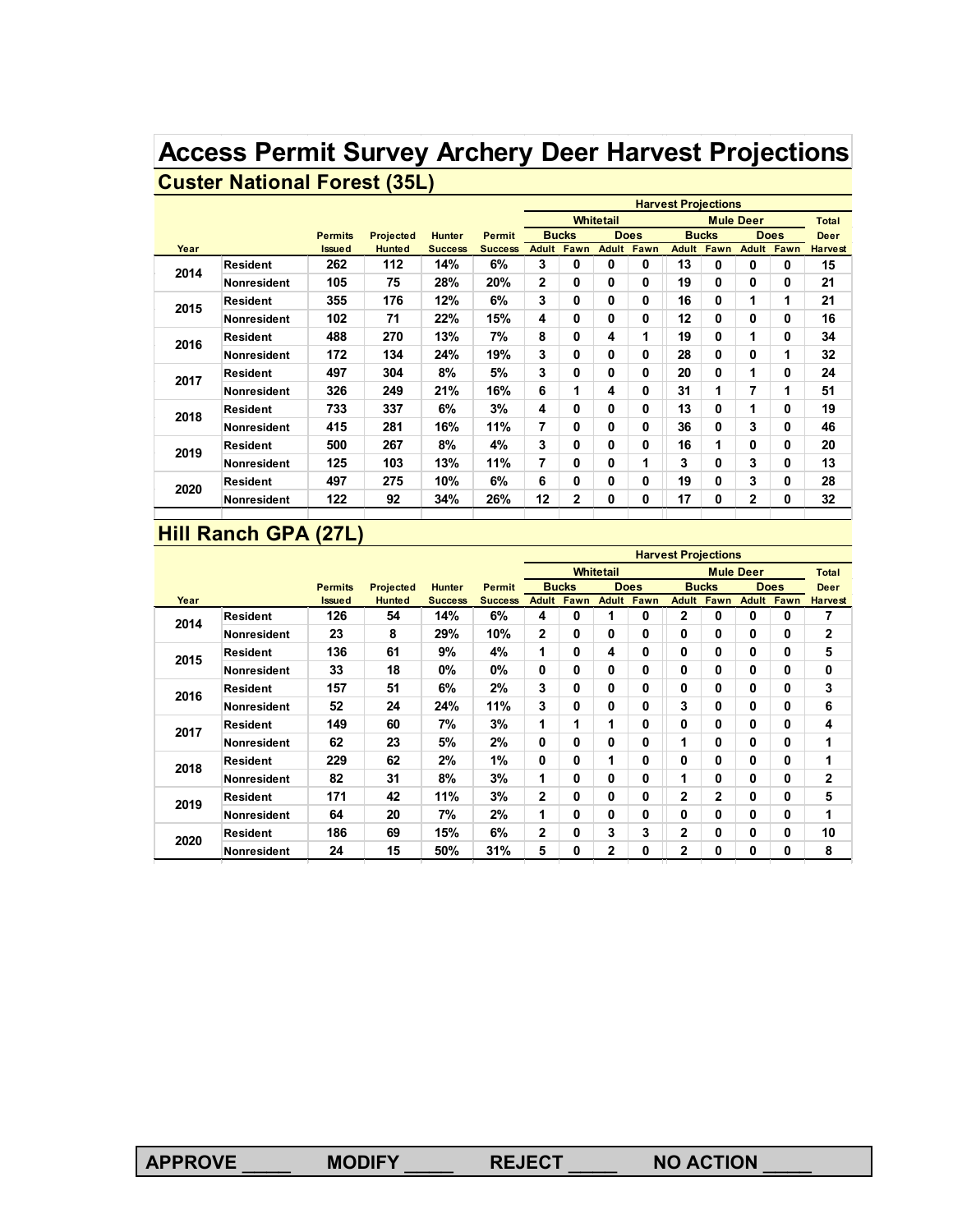# **Access Permit Survey Archery Deer Harvest Projections Little Moreau GPA (24B)**

|      |                    |                |                  |                |                |              |              |                  |                      | <b>Harvest Projections</b> |              |                  |             |                |
|------|--------------------|----------------|------------------|----------------|----------------|--------------|--------------|------------------|----------------------|----------------------------|--------------|------------------|-------------|----------------|
|      |                    |                |                  |                |                |              |              | <b>Whitetail</b> |                      |                            |              | <b>Mule Deer</b> |             | <b>Total</b>   |
|      |                    | <b>Permits</b> | <b>Projected</b> | <b>Hunter</b>  | <b>Permit</b>  |              | <b>Bucks</b> |                  | <b>Does</b>          |                            | <b>Bucks</b> |                  | <b>Does</b> | <b>Deer</b>    |
| Year |                    | <b>Issued</b>  | <b>Hunted</b>    | <b>Success</b> | <b>Success</b> | <b>Adult</b> | Fawn         | <b>Adult</b>     | Fawn                 | <b>Adult</b>               | Fawn         | <b>Adult</b>     | Fawn        | <b>Harvest</b> |
| 2014 | <b>Resident</b>    | 82             | 17               | 7%             | 1%             | 1            | $\mathbf{0}$ | 0                | 0                    | $\bf{0}$                   | 0            | 0                | 0           | 1              |
|      | <b>Nonresident</b> | 15             | 6                | 40%            | 15%            | $\mathbf{0}$ | 0            | 1                | 1                    | $\bf{0}$                   | 0            | 0                | 0           | 2              |
| 2015 | <b>Resident</b>    | 95             | 23               | 26%            | 6%             | $\mathbf{2}$ | $\mathbf{0}$ | 4                | 0                    | $\mathbf{0}$               | 0            | 0                | 0           | 6              |
|      | <b>Nonresident</b> | 22             | 12               | 11%            | 6%             | 1            | $\mathbf{0}$ | 0                | 0                    | 0                          | 0            | 0                | 0           | 1              |
| 2016 | <b>Resident</b>    | 118            | 30               | 14%            | 4%             | 1            | 0            | 1                | 1                    | 0                          | 0            | 0                | 0           | 4              |
|      | <b>Nonresident</b> | 28             | 4                | 33%            | 5%             | 0            | 0            | 1                | 0                    | 0                          | 0            | 0                | 0           | 1              |
| 2017 | Resident           | 113            | 29               | 17%            | 4%             | $\mathbf{2}$ | 0            | $\overline{2}$   | 0                    | $\mathbf{0}$               | 0            | 0                | 0           | 5              |
|      | Nonresident        | 47             | 9                | 38%            | 7%             | 3            | $\mathbf{0}$ | 0                | 0                    | $\bf{0}$                   | 0            | 0                | 0           | 3              |
| 2018 | <b>Resident</b>    | 142            | 30               | 9%             | 2%             | 1            | 0            | 1                | 0                    | 0                          | 0            | 0                | 0           | 3              |
|      | <b>Nonresident</b> | 59             | 4                | $0\%$          | 0%             | $\bf{0}$     | $\mathbf{0}$ | 0                | 0                    | $\bf{0}$                   | 0            | 0                | 0           | 0              |
| 2019 | <b>Resident</b>    | 103            | 34               | 13%            | 4%             | 1            | $\mathbf{0}$ | 1                | $\blacktriangleleft$ | $\bf{0}$                   | 0            | 0                | 0           | 4              |
|      | Nonresident        | 41             | 3                | $0\%$          | $0\%$          | $\Omega$     | $\mathbf{0}$ | 0                | 0                    | $\mathbf{0}$               | 0            | 0                | 0           | 0              |
| 2020 | <b>Resident</b>    | 96             | 30               | 18%            | 5%             | $\mathbf{2}$ | 0            | 3                | 0                    | 0                          | 0            | 0                | 0           | 5              |
|      | <b>Nonresident</b> | 5              | 3                | 0%             | $0\%$          | 0            | 0            | 0                | 0                    | 0                          | 0            | 0                | 0           | 0              |
|      |                    |                |                  |                |                |              |              |                  |                      |                            |              |                  |             |                |

## **Brule County certain GPA/Corps (13L)**

|      |                    |                |               |                |                |              |              |                  |             |              | <b>Harvest Projections</b> |                  |                   |                |
|------|--------------------|----------------|---------------|----------------|----------------|--------------|--------------|------------------|-------------|--------------|----------------------------|------------------|-------------------|----------------|
|      |                    |                |               |                |                |              |              | <b>Whitetail</b> |             |              |                            | <b>Mule Deer</b> |                   | <b>Total</b>   |
|      |                    | <b>Permits</b> | Projected     | <b>Hunter</b>  | <b>Permit</b>  |              | <b>Bucks</b> |                  | <b>Does</b> |              | <b>Bucks</b>               |                  | <b>Does</b>       | <b>Deer</b>    |
| Year |                    | <b>Issued</b>  | <b>Hunted</b> | <b>Success</b> | <b>Success</b> | <b>Adult</b> | Fawn         | <b>Adult</b>     | Fawn        | <b>Adult</b> | Fawn                       |                  | <b>Adult Fawn</b> | <b>Harvest</b> |
| 2017 | <b>Resident</b>    | 112            | 15            | 17%            | 2%             | 0            | 0            | 0                | 0           | $\mathbf{2}$ | 0                          | 0                | 0                 | 2              |
|      | <b>Nonresident</b> | 44             | 0             |                | 0%             | 0            | 0            | 0                | 0           | 0            | 0                          | 0                | 0                 | 0              |
| 2018 | Resident           | 181            | 24            | 6%             | 1%             | 0            | 0            |                  | 0           | 0            | 0                          | 0                | 0                 | -1             |
|      | <b>Nonresident</b> | 66             | 14            | 0%             | 0%             | 0            | 0            | 0                | 0           | 0            | 0                          | 0                | 0                 | 0              |
| 2019 | <b>Resident</b>    | 155            | 38            | 8%             | 2%             | 3            | 0            | 0                | 0           | 0            | 0                          | 0                | 0                 | 3              |
|      | Nonresident        | 54             | 5             | 0%             | 0%             | 0            | 0            | 0                | 0           | 0            | 0                          | 0                | 0                 | 0              |
| 2020 | Resident           | 149            | 37            | 9%             | 2%             | 3            | 0            | 0                | 0           | 0            | 0                          | 0                | 0                 | 3              |
|      | Nonresident        | 13             | 4             | 50%            | 17%            | $\mathbf{2}$ | 0            | 0                | 0           | 0            | 0                          | 0                | 0                 | $\mathbf{2}$   |
|      |                    |                |               |                |                |              |              |                  |             |              |                            |                  |                   |                |

## **Black Hills Unit (BH1)**

|       |                                                                    |                |                  |                |                |              |             |                  |             | <b>Harvest Projections</b> |              |                  |             |                |
|-------|--------------------------------------------------------------------|----------------|------------------|----------------|----------------|--------------|-------------|------------------|-------------|----------------------------|--------------|------------------|-------------|----------------|
|       |                                                                    |                |                  |                |                |              |             | <b>Whitetail</b> |             |                            |              | <b>Mule Deer</b> |             | <b>Total</b>   |
|       |                                                                    | <b>Permits</b> | <b>Projected</b> | <b>Hunter</b>  | <b>Permit</b>  | <b>Bucks</b> |             |                  | <b>Does</b> |                            | <b>Bucks</b> |                  | <b>Does</b> | Deer           |
| Year  |                                                                    | <b>Issued</b>  | <b>Hunted</b>    | <b>Success</b> | <b>Success</b> | <b>Adult</b> | <b>Fawn</b> | <b>Adult</b>     | Fawn        | <b>Adult</b>               | Fawn         | <b>Adult</b>     | Fawn        | <b>Harvest</b> |
| 2016* | <b>Resident</b>                                                    | NA.            | NA.              | <b>NA</b>      | NA.            | 384          | 31          | 215              | 11          | 83                         | 0            | 15               | 5           | 744            |
|       | Nonresident                                                        | NA.            | NA.              | <b>NA</b>      | NA.            | 76           | 4           | 39               | 3           | 49                         | 0            | 7                | 0           | 177            |
| 2017* | Resident                                                           | NA             | <b>NA</b>        | <b>NA</b>      | <b>NA</b>      | 440          | 12          | 248              | 17          | 82                         | 0            | 22               | 0           | 822            |
|       | <b>Nonresident</b>                                                 | NA.            | NA               | <b>NA</b>      | NA.            | 101          | 3           | 51               | 3           | 34                         | 0            | 13               | 0           | 203            |
| 2018  | Resident                                                           | 2,182          | 1,338            | 34%            | 21%            | 235          | 13          | 138              | 8           | 58                         | 0            | 7                | 0           | 459            |
|       | Nonresident                                                        | 277            | 125              | 37%            | 17%            | 37           | 0           | 1                | 0           | 4                          | 0            | 3                | 0           | 46             |
| 2019  | Resident                                                           | 1.419          | 913              | 29%            | 19%            | 140          | 13          | 90               | 6           | 15                         | $\Omega$     | 3                | 1           | 268            |
|       | Nonresident                                                        | 160            | 66               | 46%            | 19%            | 15           | 0           | 9                | 0           | 7                          | $\Omega$     | 0                | 0           | 30             |
| 2020  | Resident                                                           | 1,171          | 733              | 45%            | 28%            | 166          | 5           | 117              | 6           | 27                         | $\mathbf 0$  | 6                | 0           | 328            |
|       | Nonresident                                                        | 74             | 33               | 74%            | 33%            | 10           | 0           | 10               | 0           | $\overline{2}$             | 0            | 2                | 0           | 24             |
|       | *Prior to 2018 harvest numbers are from the regular archery survey |                |                  |                |                |              |             |                  |             |                            |              |                  |             |                |

**APPROVE** \_\_\_\_ **MODIFY** \_\_\_\_ **REJECT** \_\_\_\_ **NO ACTION** \_\_\_\_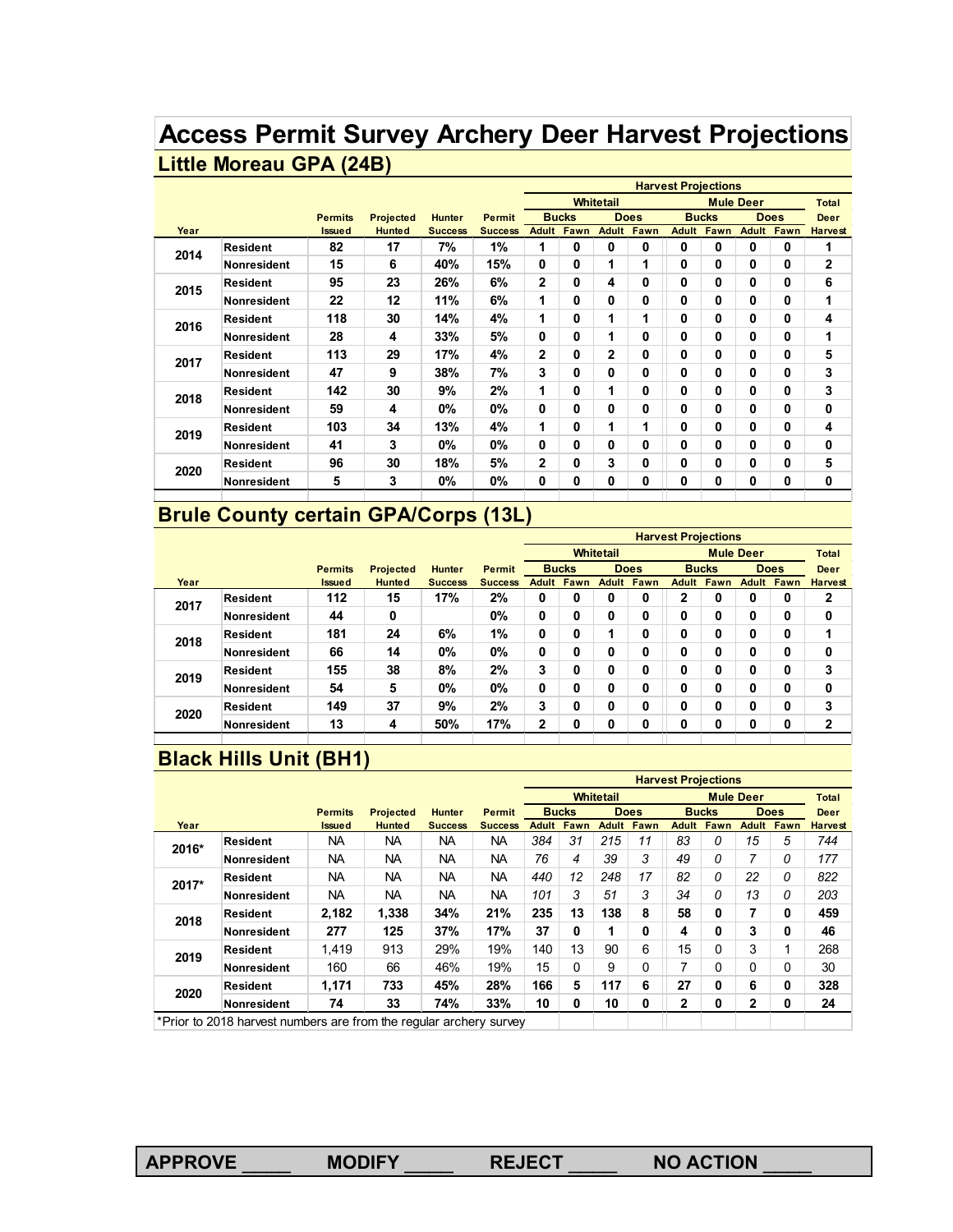# **Access Permit Muzzleloader Deer Harvest Projections**

#### **Custer National Forest (35L)**

|      |                       |                    |      |                  |                |                |   |                   |                  |                   |    | <b>Harvest Projections</b> |                  |                   |                |
|------|-----------------------|--------------------|------|------------------|----------------|----------------|---|-------------------|------------------|-------------------|----|----------------------------|------------------|-------------------|----------------|
|      |                       |                    |      |                  |                |                |   |                   | <b>Whitetail</b> |                   |    |                            | <b>Mule Deer</b> |                   | <b>Total</b>   |
|      | <b>Permits Issued</b> |                    |      | <b>Projected</b> | <b>Hunter</b>  | <b>Permit</b>  |   | <b>Bucks</b>      |                  | <b>Does</b>       |    | <b>Bucks</b>               |                  | <b>Does</b>       | <b>Deer</b>    |
| Year | <b>Resident</b>       | <b>Nonresident</b> | Sold | <b>Hunted</b>    | <b>Success</b> | <b>Success</b> |   | <b>Adult Fawn</b> |                  | <b>Adult Fawn</b> |    | <b>Adult Fawn</b>          |                  | <b>Adult Fawn</b> | <b>Harvest</b> |
| 2014 | 27                    | 0                  | 27   | 14               | 25%            | 13%            | 0 | 0                 | 0                | 0                 | 4  | 0                          |                  | 0                 | 4              |
| 2015 | 57                    | 0                  | 57   | 24               | 25%            | 11%            | 0 | 0                 | 0                | 0                 | 6  | 0                          |                  | 0                 | 6              |
| 2016 | 58                    | 0                  | 58   | 26               | 32%            | 14%            | 1 | 0                 | ٠                | 0                 | 6  | 0                          |                  | 0                 | 8              |
| 2017 | 70                    | 0                  | 70   | 34               | 23%            | 11%            | 2 | 0                 | 0                | 0                 | 6  | 0                          |                  | 0                 | 8              |
| 2018 | 72                    | 0                  | 72   | 40               | 19%            | 10%            | 0 | 0                 | 0                | 0                 | 7  | 0                          |                  | 0                 |                |
| 2019 | 100                   | 0                  | 100  | 40               | 39%            | 15%            | 1 | 0                 | 0                | 0                 | 13 | 0                          |                  | 0                 | 15             |
| 2020 | 141                   | 0                  | 141  | 60               | 41%            | 17%            | 3 | 0                 | 0                | 0                 | 22 | 0                          |                  | $\mathbf 0$       | 25             |

## **Hill Ranch GPA (27L)**

|      |                       |                    |      |                  |                |                |    |                   |                  |                   | <b>Harvest Projections</b> |              |                  |                   |                |
|------|-----------------------|--------------------|------|------------------|----------------|----------------|----|-------------------|------------------|-------------------|----------------------------|--------------|------------------|-------------------|----------------|
|      |                       |                    |      |                  |                |                |    |                   | <b>Whitetail</b> |                   |                            |              | <b>Mule Deer</b> |                   | <b>Total</b>   |
|      | <b>Permits Issued</b> |                    |      | <b>Projected</b> | <b>Hunter</b>  | <b>Permit</b>  |    | <b>Bucks</b>      |                  | <b>Does</b>       |                            | <b>Bucks</b> |                  | <b>Does</b>       | Deer           |
| Year | <b>Resident</b>       | <b>Nonresident</b> | Sold | <b>Hunted</b>    | <b>Success</b> | <b>Success</b> |    | <b>Adult Fawn</b> |                  | <b>Adult Fawn</b> |                            | Adult Fawn   |                  | <b>Adult Fawn</b> | <b>Harvest</b> |
| 2014 | 19                    | 0                  | 19   |                  | 33%            | 12%            | 0  | 0                 | 0                | 0                 |                            | 0            |                  | 0                 | 2              |
| 2015 | 31                    | 0                  | 31   | 10               | 0%             | 0%             | 0  | 0                 | 0                | 0                 | 0                          | 0            | 0                | 0                 | 0              |
| 2016 | 38                    | 0                  | 38   | 15               | 23%            | 9%             | 4  | 0                 | 0                | 0                 | 0                          | 0            | 0                | 0                 | 4              |
| 2017 | 38                    | 0                  | 38   | 10               | 20%            | 5%             | 1  | 0                 | 0                | 0                 |                            | 0            | 0                | 0                 | $\mathbf{2}$   |
| 2018 | 17                    | 0                  | 17   | 4                | 0%             | 0%             | 0  | 0                 | 0                | 0                 | 0                          | 0            | 0                | 0                 | 0              |
| 2019 | 18                    | 0                  | 18   | 5                | 25%            | 7%             | 4. | 0                 | 0                | 0                 | 0                          | 0            | 0                | 0                 | 1              |
| 2020 | 44                    | 0                  | 44   | 8                | 17%            | 3%             | 0  | 0                 | 0                | ٠                 | 0                          | 0            | 0                | 0                 | 4              |

#### **Little Moreau GPA (24B)**

|      |                       |                    |      |               |                |                |   |                   |                  |                   | <b>Harvest Projections</b> |              |                  |                   |                |
|------|-----------------------|--------------------|------|---------------|----------------|----------------|---|-------------------|------------------|-------------------|----------------------------|--------------|------------------|-------------------|----------------|
|      |                       |                    |      |               |                |                |   |                   | <b>Whitetail</b> |                   |                            |              | <b>Mule Deer</b> |                   | <b>Total</b>   |
|      | <b>Permits Issued</b> |                    |      | Projected     | <b>Hunter</b>  | <b>Permit</b>  |   | <b>Bucks</b>      |                  | <b>Does</b>       |                            | <b>Bucks</b> |                  | <b>Does</b>       | Deer           |
| Year | Resident              | <b>Nonresident</b> | Sold | <b>Hunted</b> | <b>Success</b> | <b>Success</b> |   | <b>Adult Fawn</b> |                  | <b>Adult Fawn</b> | Adult                      | Fawn         |                  | <b>Adult Fawn</b> | <b>Harvest</b> |
| 2014 | 27                    | 3                  | 30   | 12            | 18%            | 7%             | 0 | 0                 | 2                | 0                 | 0                          | 0            | 0                | 0                 | $\mathbf 2$    |
| 2015 | 43                    | $\mathbf{2}$       | 45   | 18            | 25%            | 10%            | 0 | 2                 | 2                | 0                 | 0                          | 0            | 0                | 0                 | 4              |
| 2016 | 54                    | 9                  | 63   | 16            | 43%            | 11%            | 1 |                   | 3                |                   | 0                          | 0            | 0                | 0                 | 7              |
| 2017 | 42                    | 9                  | 51   | 22            | 32%            | 16%            | 0 | 0                 |                  | 0                 | 0                          |              | 0                | 0                 | 8              |
| 2018 | 47                    | 8                  | 55   | 23            | 19%            | 8%             | 1 |                   |                  | 0                 | 0                          | 0            | 0                | 0                 | 4              |
| 2019 | 36                    | 5                  | 41   | 11            | 43%            | 12%            | 0 | 2                 | 2                | 2                 | 0                          | 0            | 0                | 0                 | 5              |
| 2020 | 31                    | $\mathbf{2}$       | 33   | 8             | 50%            | 12%            | 4 |                   |                  | 0                 | 0                          | 0            | 0                | 0                 | 4              |

#### **Brule County certain GPA/Corps (13L)**

|      |                       |                    |      |               |                |                |   |                   |                  |                   | <b>Harvest Projections</b> |                   |                  |                   |                |
|------|-----------------------|--------------------|------|---------------|----------------|----------------|---|-------------------|------------------|-------------------|----------------------------|-------------------|------------------|-------------------|----------------|
|      |                       |                    |      |               |                |                |   |                   | <b>Whitetail</b> |                   |                            |                   | <b>Mule Deer</b> |                   | <b>Total</b>   |
|      | <b>Permits Issued</b> |                    |      | Projected     | <b>Hunter</b>  | <b>Permit</b>  |   | <b>Bucks</b>      |                  | <b>Does</b>       |                            | <b>Bucks</b>      |                  | <b>Does</b>       | <b>Deer</b>    |
| Year | <b>Resident</b>       | <b>Nonresident</b> | Sold | <b>Hunted</b> | <b>Success</b> | <b>Success</b> |   | <b>Adult Fawn</b> |                  | <b>Adult Fawn</b> |                            | <b>Adult Fawn</b> |                  | <b>Adult Fawn</b> | <b>Harvest</b> |
| 2017 | 32                    | 0                  | 32   | 2             | 50%            | 3%             | 0 | 0                 |                  |                   | 0                          |                   |                  | 0                 |                |
| 2018 | 20                    | 0                  | 20   | 4             | 0%             | 0%             | 0 | 0                 |                  |                   | 0                          |                   |                  | 0                 | 0              |
| 2019 | 22                    | 0                  | 22   | 6             | 25%            | 6%             | 0 | 0                 |                  |                   |                            |                   |                  | 0                 |                |
| 2020 | 44                    | 0                  | 44   | 5             | 0%             | 0%             | 0 | 0                 |                  |                   | 0                          |                   |                  | 0                 | 0              |
|      |                       |                    |      |               |                |                |   |                   |                  |                   |                            |                   |                  |                   |                |

#### **Black Hills Unit Harvest**

|                |                 |                       |           |                  |                |                |       |              |                  |                   | <b>Harvest Projections</b> |              |                  |                   |                |
|----------------|-----------------|-----------------------|-----------|------------------|----------------|----------------|-------|--------------|------------------|-------------------|----------------------------|--------------|------------------|-------------------|----------------|
|                |                 |                       |           |                  |                |                |       |              | <b>Whitetail</b> |                   |                            |              | <b>Mule Deer</b> |                   | <b>Total</b>   |
|                |                 | <b>Permits Issued</b> |           | <b>Projected</b> | <b>Hunter</b>  | <b>Permit</b>  |       | <b>Bucks</b> |                  | <b>Does</b>       |                            | <b>Bucks</b> | <b>Does</b>      |                   | Deer           |
| Year           | <b>Resident</b> | <b>Nonresident</b>    | Sold      | <b>Hunted</b>    | <b>Success</b> | <b>Success</b> | Adult | Fawn         |                  | <b>Adult Fawn</b> | Adult                      | Fawn         |                  | <b>Adult Fawn</b> | <b>Harvest</b> |
| 2014           | <b>NA</b>       | <b>NA</b>             | NA        | <b>NA</b>        | <b>NA</b>      | <b>NA</b>      | 24    | 0            | 16               | 3                 | 12                         | 0            | 0                | 0                 | 54             |
| 2015           | <b>NA</b>       | NA                    | <b>NA</b> | <b>NA</b>        | <b>NA</b>      | <b>NA</b>      | 17    | 0            | 5                | 3                 | 16                         | 0            | 3                | 0                 | 44             |
| 2016           | <b>NA</b>       | NA                    | <b>NA</b> | <b>NA</b>        | <b>NA</b>      | <b>NA</b>      | 38    | 28           | 174              | 27                | 8                          |              | 0                | 0                 | 275            |
| 2017           | <b>NA</b>       | <b>NA</b>             | <b>NA</b> | <b>NA</b>        | <b>NA</b>      | <b>NA</b>      | 32    | 20           | 250              | 30                | 14                         | 0            | 1                | 0                 | 346            |
| 2018           | <b>NA</b>       | NA                    | <b>NA</b> | <b>NA</b>        | <b>NA</b>      | <b>NA</b>      | 17    | 23           | 259              | 24                | 16                         | 0            | 0                | 0                 | 339            |
| 2019           | <b>NA</b>       | NA                    | <b>NA</b> | <b>NA</b>        | <b>NA</b>      | <b>NA</b>      | 20    | 14           | 172              | 9                 | 8                          | 0            | 2                | 0                 | 226            |
| 2020           | <b>NA</b>       | NA                    | <b>NA</b> | <b>NA</b>        | <b>NA</b>      | <b>NA</b>      | 18    | 28           | 169              | 14                | 11                         |              | 0                | 0                 | 241            |
| <b>APPROVE</b> |                 | <b>MODIFY</b>         |           |                  |                | <b>REJECT</b>  |       |              |                  |                   | <b>NO ACTION</b>           |              |                  |                   |                |
|                |                 |                       |           |                  |                |                |       |              |                  |                   |                            |              |                  |                   |                |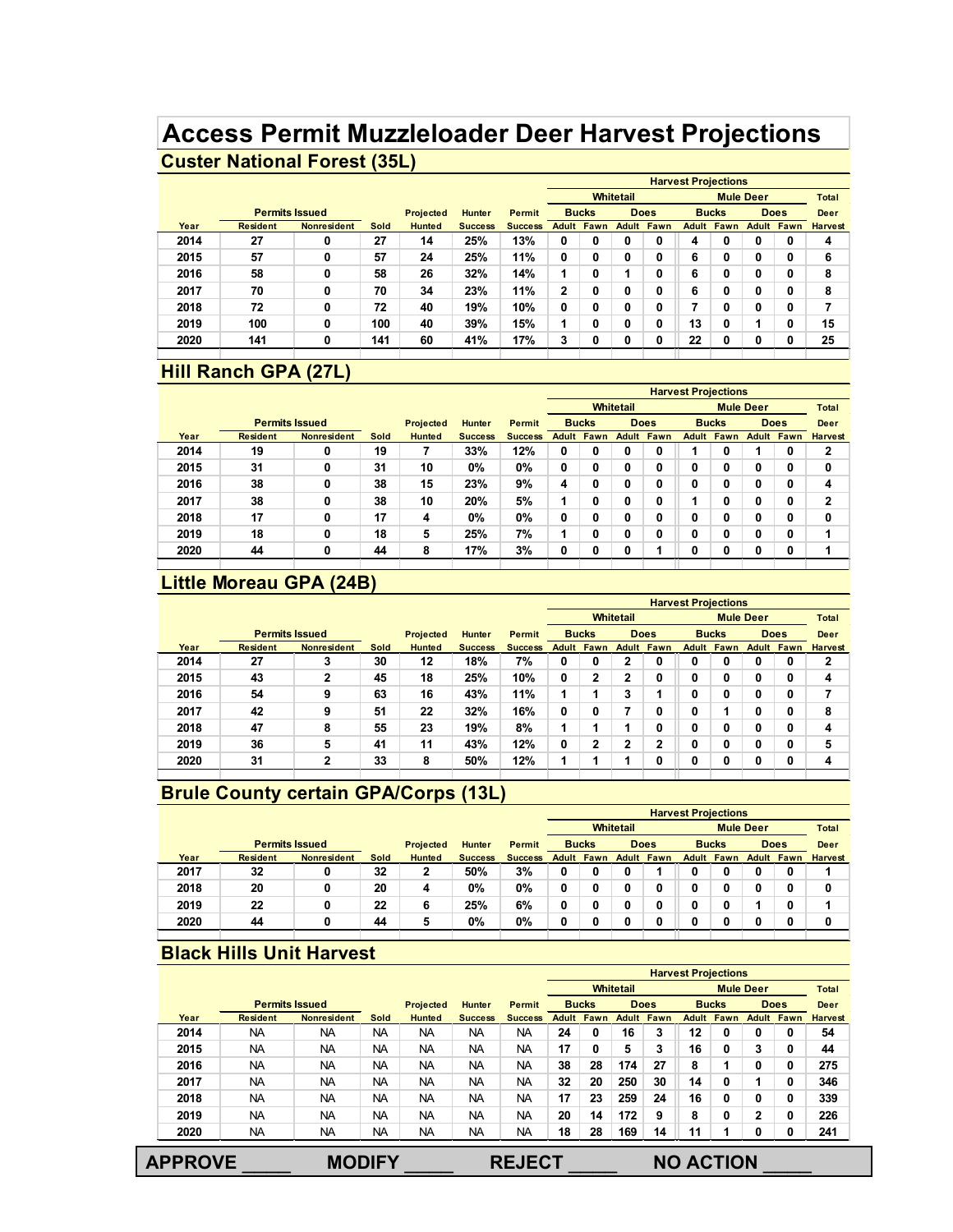## **Access Permit Youth/Apprentice Deer Harvest Projections Custer National Forest (35L)**

|      |                       |                    |      |                  |                |                |       |              |              |             | <b>Harvest Projections</b> |                   |                  |                   |                |
|------|-----------------------|--------------------|------|------------------|----------------|----------------|-------|--------------|--------------|-------------|----------------------------|-------------------|------------------|-------------------|----------------|
|      |                       |                    |      |                  |                |                |       |              | Whitetail    |             |                            |                   | <b>Mule Deer</b> |                   | Total          |
|      | <b>Permits Issued</b> |                    |      | <b>Projected</b> | <b>Hunter</b>  | Permit         |       | <b>Bucks</b> |              | <b>Does</b> |                            | <b>Bucks</b>      |                  | <b>Does</b>       | <b>Deer</b>    |
| Year | <b>Resident</b>       | <b>Nonresident</b> | Sold | <b>Hunted</b>    | <b>Success</b> | <b>Success</b> | Adult | Fawn         | Adult        | Fawn        |                            | <b>Adult Fawn</b> |                  | <b>Adult Fawn</b> | <b>Harvest</b> |
| 2014 | 20                    | 6                  | 26   | 9                | 25%            | 9%             |       | 0            | 0            | 0           |                            | $\mathbf{2}$      | 0                | 0                 | 2              |
| 2015 | 15                    | $\mathbf{2}$       | 17   | 5                | 25%            | 8%             |       | 0            | 0            | 0           |                            | 0                 |                  | 0                 |                |
| 2016 | 28                    | 4                  | 32   | 6                | 75%            | 13%            |       | 0            | 0            | 0           |                            | 0                 | 3                | и                 | 4              |
| 2017 | 19                    | 4                  | 23   | 10               | 44%            | 20%            |       | 0            |              | 0           |                            |                   | 2                | 0                 | 5              |
| 2018 | 27                    | 9                  | 36   | 10               | 38%            | 10%            |       | 0            | 0            | 0           |                            |                   | າ                | 0                 | 4              |
| 2019 | 20                    | ⇁                  | 27   | 11               | 67%            | 26%            |       | 0            | 0            | 0           |                            | 0                 | 4                | 4                 |                |
| 2020 | 23                    | 10                 | 33   | 8                | 60%            | 15%            |       | 0            | $\mathbf{2}$ | 0           |                            | 0                 | 2                | $\overline{2}$    | 5              |

#### **Hill Ranch GPA (27L)**

|      |                 |                       |      |               |                |                |       |              |                  |                | <b>Harvest Projections</b> |                   |   |                   |                |
|------|-----------------|-----------------------|------|---------------|----------------|----------------|-------|--------------|------------------|----------------|----------------------------|-------------------|---|-------------------|----------------|
|      |                 |                       |      |               |                |                |       |              | <b>Whitetail</b> |                |                            | <b>Mule Deer</b>  |   |                   | Total          |
|      |                 | <b>Permits Issued</b> |      | Projected     | <b>Hunter</b>  | Permit         |       | <b>Bucks</b> |                  | <b>Does</b>    |                            | <b>Bucks</b>      |   | <b>Does</b>       | <b>Deer</b>    |
| Year | <b>Resident</b> | <b>Nonresident</b>    | Sold | <b>Hunted</b> | <b>Success</b> | <b>Success</b> | Adult | Fawn         | Adult            | Fawn           |                            | <b>Adult Fawn</b> |   | <b>Adult Fawn</b> | <b>Harvest</b> |
| 2014 | 17              | 6                     | 23   | 12            | 29%            | 15%            |       | 0            | 2                | $\overline{2}$ |                            | 0                 | 0 | 0                 | 4              |
| 2015 | 10              | $\mathbf{2}$          | 12   | 5             | 25%            | 10%            |       |              | 0                | 0              |                            | 0                 | 0 | 0                 | 1              |
| 2016 | 17              | $\mathbf{2}$          | 19   | 5             | 0%             | 0%             |       | 0            | 0                | 0              |                            | 0                 | 0 | 0                 | 0              |
| 2017 | 11              | 1                     | 12   | 7             | 40%            | 22%            |       | 0            | 0                |                |                            |                   | 0 | 0                 | 3              |
| 2018 | 24              | 0                     | 24   | 4             | 0%             | 0%             |       | 0            | 0                | 0              |                            | 0                 | 0 | 0                 | 0              |
| 2019 | 14              | $\overline{2}$        | 16   | 6             | 40%            | 15%            |       | 0            |                  | ٠              |                            | 0                 | 0 | 0                 | $\mathbf{2}$   |
| 2020 | 18              |                       | 19   | 4             | 50%            | 10%            |       | 0            | $\mathbf{2}$     | 0              |                            | 0                 | 0 | 0                 | $\mathbf{2}$   |
|      |                 |                       |      |               |                |                |       |              |                  |                |                            |                   |   |                   |                |

#### **Little Moreau GPA (24B)**

|      |                       |                    |      |                  |                |                | <b>Harvest Projections</b> |                   |                  |                   |  |                   |                  |                   |                |
|------|-----------------------|--------------------|------|------------------|----------------|----------------|----------------------------|-------------------|------------------|-------------------|--|-------------------|------------------|-------------------|----------------|
|      |                       |                    |      |                  |                |                |                            |                   | <b>Whitetail</b> |                   |  |                   | <b>Mule Deer</b> |                   | Total          |
|      | <b>Permits Issued</b> |                    |      | <b>Projected</b> | <b>Hunter</b>  | Permit         |                            | <b>Bucks</b>      | <b>Does</b>      |                   |  | <b>Bucks</b>      |                  | <b>Does</b>       | <b>Deer</b>    |
| Year | <b>Resident</b>       | <b>Nonresident</b> | Sold | <b>Hunted</b>    | <b>Success</b> | <b>Success</b> |                            | <b>Adult Fawn</b> |                  | <b>Adult Fawn</b> |  | <b>Adult Fawn</b> |                  | <b>Adult Fawn</b> | <b>Harvest</b> |
| 2014 | 13                    | 3                  | 16   | 5                | 0%             | 0%             |                            | 0                 | 0                | 0                 |  | 0                 | 0                | 0                 | 0              |
| 2015 |                       | 3                  | 10   | 4                | 67%            | 25%            |                            | 0                 | 3                | 0                 |  | 0                 | 0                | 0                 | 3              |
| 2016 | 16                    |                    | 17   | 9                | 38%            | 20%            |                            |                   |                  | 0                 |  | 0                 | 0                |                   | 3              |
| 2017 |                       | 3                  | 10   | 6                | 33%            | 20%            |                            | 0                 | $\mathbf{2}$     | 0                 |  | 0                 | 0                | 0                 | $\mathbf{2}$   |
| 2018 | 17                    | $\mathbf{2}$       | 19   | 6                | 17%            | 6%             |                            | 0                 |                  | 0                 |  | 0                 | 0                | 0                 | 1              |
| 2019 | 6                     |                    | 7    | 5                | 33%            | 25%            |                            | $\mathbf{2}$      | 0                | 0                 |  | 0                 | 0                | 0                 | $\mathbf{2}$   |
| 2020 | 8                     |                    | 9    | 3                | 100%           | 33%            |                            | 3                 | 0                | 0                 |  | 0                 | 0                | 0                 | 3              |

## **Brule County certain GPA/Corps (13L)**

|      |                       |                    |             |               |                |                |                   |                  |                   | <b>Harvest Projections</b> |                   |                  |                   |                |
|------|-----------------------|--------------------|-------------|---------------|----------------|----------------|-------------------|------------------|-------------------|----------------------------|-------------------|------------------|-------------------|----------------|
|      |                       |                    |             |               |                |                |                   | <b>Whitetail</b> |                   |                            |                   | <b>Mule Deer</b> |                   | <b>Total</b>   |
|      | <b>Permits Issued</b> |                    |             | Projected     | <b>Hunter</b>  | <b>Permit</b>  | <b>Bucks</b>      |                  | <b>Does</b>       |                            | <b>Bucks</b>      |                  | <b>Does</b>       | Deer           |
| Year | <b>Resident</b>       | <b>Nonresident</b> | <b>Sold</b> | <b>Hunted</b> | <b>Success</b> | <b>Success</b> | <b>Adult Fawn</b> |                  | <b>Adult Fawn</b> |                            | <b>Adult Fawn</b> |                  | <b>Adult Fawn</b> | <b>Harvest</b> |
| 2017 | 12                    | 0                  | 12          | 4             | 50%            | 18%            | 0                 |                  | 0                 |                            |                   |                  | 0                 | າ<br>▴         |
| 2018 | 24                    | 0                  | 24          |               | 0%             | 0%             | 0                 |                  | 0                 |                            | 0                 |                  | 0                 | 0              |
| 2019 | 14                    |                    | 15          | 5             | 0%             | 0%             | 0                 |                  | 0                 |                            | 0                 |                  | C                 | 0              |
| 2020 | 20                    |                    | 21          | 5             | 50%            | 11%            | 0                 |                  | 0                 |                            | 0                 |                  |                   | ົ              |
|      |                       |                    |             |               |                |                |                   |                  |                   |                            |                   |                  |                   |                |

#### **Black Hills Unit Harvest**

|      |                       |                    |           |                  |                |                |       |              |           |             | <b>Harvest Projections</b> |                   |                  |                   |                |
|------|-----------------------|--------------------|-----------|------------------|----------------|----------------|-------|--------------|-----------|-------------|----------------------------|-------------------|------------------|-------------------|----------------|
|      |                       |                    |           |                  |                |                |       |              | Whitetail |             |                            |                   | <b>Mule Deer</b> |                   | <b>Total</b>   |
|      | <b>Permits Issued</b> |                    |           | <b>Projected</b> | <b>Hunter</b>  | <b>Permit</b>  |       | <b>Bucks</b> |           | <b>Does</b> |                            | <b>Bucks</b>      |                  | <b>Does</b>       | Deer           |
| Year | <b>Resident</b>       | <b>Nonresident</b> | Sold      | <b>Hunted</b>    | <b>Success</b> | <b>Success</b> | Adult | Fawn         | Adult     | Fawn        |                            | <b>Adult Fawn</b> |                  | <b>Adult Fawn</b> | <b>Harvest</b> |
| 2014 | <b>NA</b>             | ΝA                 | NA        | NA               | NA             | <b>NA</b>      |       | 25           | 174       | 18          |                            | 0                 | 32               | 0                 | 250            |
| 2015 | <b>NA</b>             | <b>NA</b>          | <b>NA</b> | <b>NA</b>        | <b>NA</b>      | <b>NA</b>      |       | 29           | 204       | 34          |                            | 4                 | 38               | 2                 | 311            |
| 2016 | <b>NA</b>             | <b>NA</b>          | NA        | NA               | <b>NA</b>      | <b>NA</b>      |       | 37           | 289       | 26          |                            | 3                 | 33               | 4                 | 392            |
| 2017 | <b>NA</b>             | <b>NA</b>          | <b>NA</b> | NA               | <b>NA</b>      | <b>NA</b>      |       | 28           | 273       | 35          |                            | 3                 | 47               | 1                 | 388            |
| 2018 | <b>NA</b>             | ΝA                 | <b>NA</b> | NA               | <b>NA</b>      | <b>NA</b>      |       | 21           | 297       | 23          |                            | 5                 | 35               | 8                 | 389            |
| 2019 | <b>NA</b>             | ΝA                 | NA        | <b>NA</b>        | <b>NA</b>      | <b>NA</b>      |       | 30           | 192       | 22          |                            | 3                 | 28               | 0                 | 275            |
| 2020 | <b>NA</b>             | ΝA                 | <b>NA</b> | NA               | <b>NA</b>      | <b>NA</b>      |       | 25           | 288       | 31          |                            | 0                 | 51               | $\mathbf{2}$      | 397            |

| <b>APPROVE</b> | <b>MODIFY</b> | <b>REJECT</b> | <b>NO ACTION</b> |
|----------------|---------------|---------------|------------------|
|                |               |               |                  |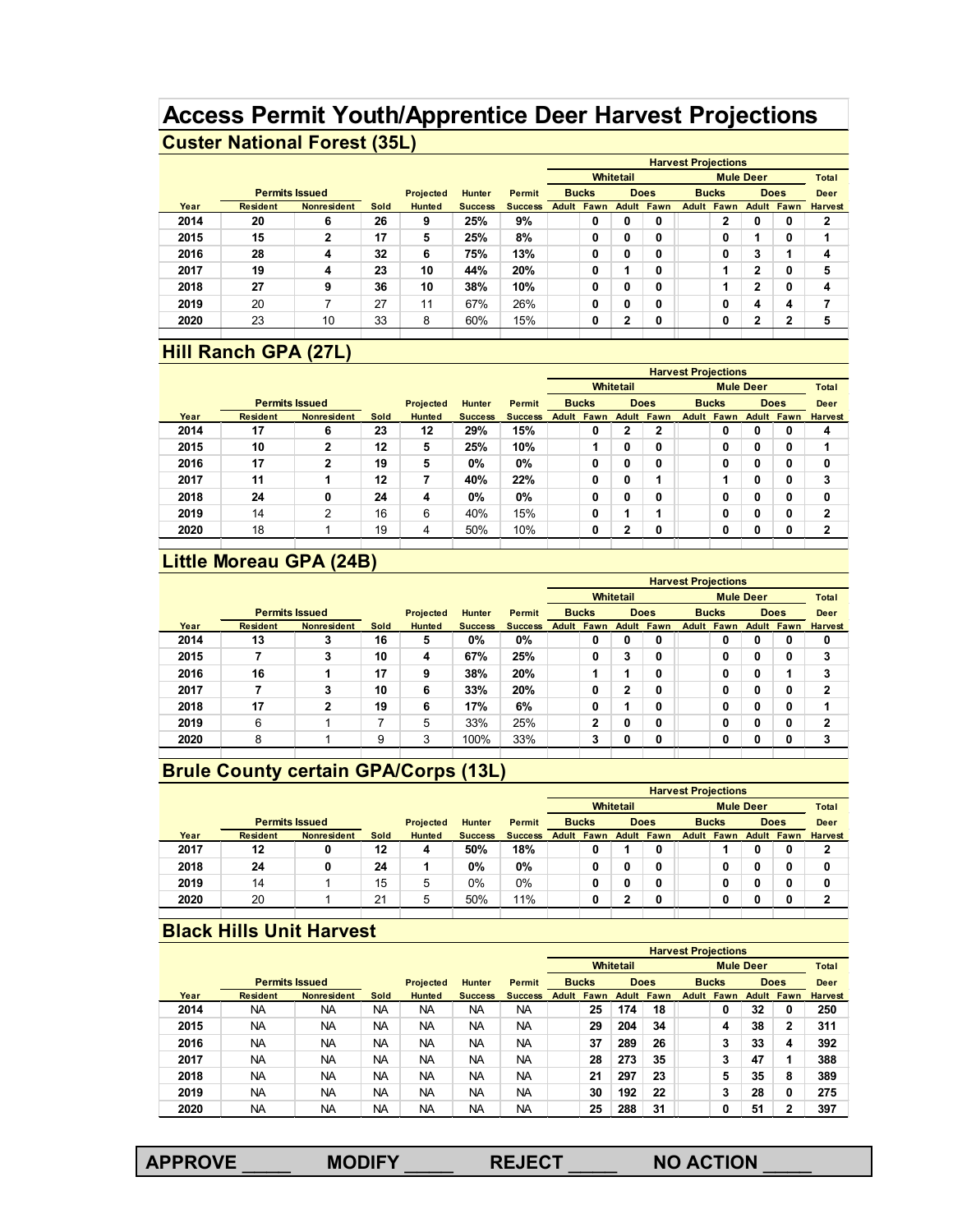# **Access Permit Mentored Youth Deer Harvest Projections**

# **Custer National Forest (35L)**

|      |                       |                    |      |               |                |                |       |              |           |              | <b>Harvest Projections</b> |                   |                  |                   |                |
|------|-----------------------|--------------------|------|---------------|----------------|----------------|-------|--------------|-----------|--------------|----------------------------|-------------------|------------------|-------------------|----------------|
|      |                       |                    |      |               |                |                |       |              | Whitetail |              |                            |                   | <b>Mule Deer</b> |                   | <b>Total</b>   |
|      | <b>Permits Issued</b> |                    |      | Projected     | <b>Hunter</b>  | <b>Permit</b>  |       | <b>Bucks</b> |           | <b>Does</b>  |                            | <b>Bucks</b>      |                  | <b>Does</b>       | Deer           |
| Year | <b>Resident</b>       | <b>Nonresident</b> | Sold | <b>Hunted</b> | <b>Success</b> | <b>Success</b> | Adult | Fawn         | Adult     | Fawn         |                            | <b>Adult Fawn</b> |                  | <b>Adult Fawn</b> | <b>Harvest</b> |
| 2014 | 11                    | 0                  | 11   | 4             | 67%            | 25%            |       | 0            | 0         | 0            |                            | 0                 | 3                | 0                 | 3              |
| 2015 | 10                    | 0                  | 10   | 3             | 50%            | 17%            |       | 0            | 0         | $\mathbf{2}$ |                            | 0                 | 0                | 0                 | $\overline{2}$ |
| 2016 | 23                    | 0                  | 23   | 3             | 50%            | 6%             |       | 0            | 0         | 0            |                            | 0                 |                  | 0                 | 4              |
| 2017 | 14                    | 0                  | 14   |               | 0%             | $0\%$          |       | 0            | 0         | 0            |                            | 0                 | 0                | 0                 | 0              |
| 2018 | 30                    | 0                  | 30   | 4             | 0%             | $0\%$          |       | 0            | 0         | 0            |                            | 0                 | 0                | 0                 | 0              |
| 2019 | 37                    | 0                  | 37   | 4             | $0\%$          | $0\%$          |       | 0            | 0         | 0            |                            | 0                 | 0                | 0                 | 0              |
| 2020 | 17                    | 0                  | 17   | 3             | 33%            | 6%             |       | 0            | 0         | 0            |                            | 0                 |                  | 0                 | 4              |
|      |                       |                    |      |               |                |                |       |              |           |              |                            |                   |                  |                   |                |

#### **Hill Ranch GPA (27L)**

|      |                       |                    |      |               |                |                |                   |             |                   | <b>Harvest Projections</b> |                   |                  |                   |                |
|------|-----------------------|--------------------|------|---------------|----------------|----------------|-------------------|-------------|-------------------|----------------------------|-------------------|------------------|-------------------|----------------|
|      |                       |                    |      |               |                |                |                   | Whitetail   |                   |                            |                   | <b>Mule Deer</b> |                   | <b>Total</b>   |
|      | <b>Permits Issued</b> |                    |      | Projected     | <b>Hunter</b>  | <b>Permit</b>  | <b>Bucks</b>      | <b>Does</b> |                   |                            | <b>Bucks</b>      |                  | <b>Does</b>       | Deer           |
| Year | <b>Resident</b>       | <b>Nonresident</b> | Sold | <b>Hunted</b> | <b>Success</b> | <b>Success</b> | <b>Adult Fawn</b> |             | <b>Adult Fawn</b> |                            | <b>Adult Fawn</b> |                  | <b>Adult Fawn</b> | <b>Harvest</b> |
| 2014 |                       | 0                  |      |               | 0%             | $0\%$          | 0                 | 0           | 0                 |                            | 0                 | 0                | 0                 | 0              |
| 2015 |                       | 0                  | 7    | 2             | 50%            | 14%            | 0                 | 0           | 0                 |                            |                   | 0                | 0                 | 1              |
| 2016 | 11                    | 0                  | 11   | 3             | 50%            | 14%            | 0                 | 2           | 0                 |                            | 0                 | 0                | 0                 | 2              |
| 2017 | 6                     | 0                  | 6    | 2             | 100%           | 33%            |                   |             | 0                 |                            | 0                 | 0                | 0                 | $\mathbf{2}$   |
| 2018 | 18                    | 0                  | 18   | 6             | 100%           | 31%            |                   | 4           | 0                 |                            | 0                 | 0                | 0                 | 6              |
| 2019 | 25                    | 0                  | 25   | 11            | 13%            | 6%             | 0                 | 0           | 0                 |                            | 0                 |                  | 0                 | 4              |
| 2020 | 21                    | 0                  | 21   | 6             | 100%           | 31%            | 0                 | 6           | 0                 |                            | 0                 | 0                | 0                 | 6              |

## **Little Moreau GPA (24B)**

|      |                       |                    |      |               |                |                |       |              |                  |             | <b>Harvest Projections</b> |              |                  |             |                |
|------|-----------------------|--------------------|------|---------------|----------------|----------------|-------|--------------|------------------|-------------|----------------------------|--------------|------------------|-------------|----------------|
|      |                       |                    |      |               |                |                |       |              | <b>Whitetail</b> |             |                            |              | <b>Mule Deer</b> |             | <b>Total</b>   |
|      | <b>Permits Issued</b> |                    |      | Projected     | <b>Hunter</b>  | <b>Permit</b>  |       | <b>Bucks</b> |                  | <b>Does</b> |                            | <b>Bucks</b> |                  | <b>Does</b> | Deer           |
| Year | <b>Resident</b>       | <b>Nonresident</b> | Sold | <b>Hunted</b> | <b>Success</b> | <b>Success</b> | Adult | Fawn         | Adult            | Fawn        | Adult                      | Fawn         | Adult            | Fawn        | <b>Harvest</b> |
| 2014 | 5                     |                    | 5    | 3             | 100%           | 50%            |       | 0            |                  |             |                            | 0            | 0                | 0           | 3              |
| 2015 | 3                     | 0                  | 3    | 2             | 50%            | 33%            |       |              | 0                | 0           |                            | 0            | 0                | 0           |                |
| 2016 |                       |                    |      | 0             |                | 0%             |       | 0            | 0                | 0           |                            | 0            | 0                | 0           | 0              |
| 2017 |                       |                    |      |               | 0%             | $0\%$          |       | 0            | 0                | u           |                            | 0            | 0                | 0           | 0              |
| 2018 | 6                     |                    | 6    | 0             |                | 0%             |       | 0            | 0                | 0           |                            | 0            | 0                | 0           | 0              |
| 2019 | 8                     | 0                  | 8    | 0             |                | 0%             |       | 0            | 0                | 0           |                            | 0            | 0                | 0           | 0              |
| 2020 | 5                     | 0                  | 5    | 3             | 0%             | $0\%$          |       | 0            | 0                | 0           |                            | 0            | 0                | 0           | 0              |

# **Brule County certain GPA/Corps (13L)**

|      |                       |                    |      |                  |                |                |                   |                  |                   | <b>Harvest Projections</b> |                   |                |
|------|-----------------------|--------------------|------|------------------|----------------|----------------|-------------------|------------------|-------------------|----------------------------|-------------------|----------------|
|      |                       |                    |      |                  |                |                |                   | <b>Whitetail</b> |                   | <b>Mule Deer</b>           |                   | <b>Total</b>   |
|      | <b>Permits Issued</b> |                    |      | <b>Projected</b> | <b>Hunter</b>  | <b>Permit</b>  | <b>Bucks</b>      |                  | <b>Does</b>       | <b>Bucks</b>               | <b>Does</b>       | Deer           |
| Year | <b>Resident</b>       | <b>Nonresident</b> | Sold | <b>Hunted</b>    | <b>Success</b> | <b>Success</b> | <b>Adult Fawn</b> |                  | <b>Adult Fawn</b> | <b>Adult Fawn</b>          | <b>Adult Fawn</b> | <b>Harvest</b> |
| 2017 | 9                     | 0                  | 9    | 3                | 0%             | 0%             | 0                 | 0                | 0                 | 0                          | 0                 | 0              |
| 2018 | 25                    | 0                  | 25   | 6                | 40%            | 9%             | 0                 |                  | 0                 |                            |                   | ◠              |
| 2019 | 25                    | 0                  | 25   | 6                | 25%            | 6%             | 0                 | 0                | 0                 |                            | 0                 |                |
| 2020 | 15                    |                    | 15   |                  | 0%             | 0%             | 0                 | 0                | 0                 |                            | 0                 |                |
|      |                       |                    |      |                  |                |                |                   |                  |                   |                            |                   |                |

#### **Black Hills Unit Harvest**

|      |                       |                    |           |               |                |                | <b>Harvest Projections</b> |              |                  |             |  |                   |                  |      |                |
|------|-----------------------|--------------------|-----------|---------------|----------------|----------------|----------------------------|--------------|------------------|-------------|--|-------------------|------------------|------|----------------|
|      |                       |                    |           |               |                |                |                            |              | <b>Whitetail</b> |             |  |                   | <b>Mule Deer</b> |      | <b>Total</b>   |
|      | <b>Permits Issued</b> |                    |           | Projected     | <b>Hunter</b>  | <b>Permit</b>  |                            | <b>Bucks</b> |                  | <b>Does</b> |  | <b>Bucks</b>      | <b>Does</b>      |      | Deer           |
| Year | <b>Resident</b>       | <b>Nonresident</b> | Sold      | <b>Hunted</b> | <b>Success</b> | <b>Success</b> | Adult                      | Fawn         | Adult            | Fawn        |  | <b>Adult Fawn</b> | Adult            | Fawn | <b>Harvest</b> |
| 2014 | <b>NA</b>             | <b>NA</b>          | NA        | <b>NA</b>     | NA.            | <b>NA</b>      |                            | 15           | 106              | 38          |  |                   | 20               | 6    | 187            |
| 2015 | <b>NA</b>             | NA                 | <b>NA</b> | <b>NA</b>     | <b>NA</b>      | <b>NA</b>      |                            | 12           | 129              | 21          |  |                   | 25               | 0    | 188            |
| 2016 | <b>NA</b>             | <b>NA</b>          | NA        | <b>NA</b>     | <b>NA</b>      | <b>NA</b>      |                            | 32           | 149              | 23          |  | 4                 | 21               | 1    | 230            |
| 2017 | <b>NA</b>             | <b>NA</b>          | <b>NA</b> | <b>NA</b>     | <b>NA</b>      | <b>NA</b>      |                            | 29           | 195              | 27          |  | 4                 | 38               | 4    | 297            |
| 2018 | <b>NA</b>             | <b>NA</b>          | <b>NA</b> | <b>NA</b>     | NA.            | <b>NA</b>      |                            | 26           | 240              | 34          |  | 2                 | 24               | 0    | 326            |
| 2019 | <b>NA</b>             | <b>NA</b>          | <b>NA</b> | <b>NA</b>     | <b>NA</b>      | <b>NA</b>      |                            | 31           | 200              | 34          |  | 2                 | 25               | 1    | 293            |
| 2020 | <b>NA</b>             | <b>NA</b>          | <b>NA</b> | <b>NA</b>     | <b>NA</b>      | <b>NA</b>      |                            | 31           | 236              | 48          |  | 6                 | 17               | 0    | 338            |

| <b>APPROVE</b> | <b>MODIFY</b> | <b>REJECT</b> | <b>NO ACTION</b> |
|----------------|---------------|---------------|------------------|
|                |               |               |                  |